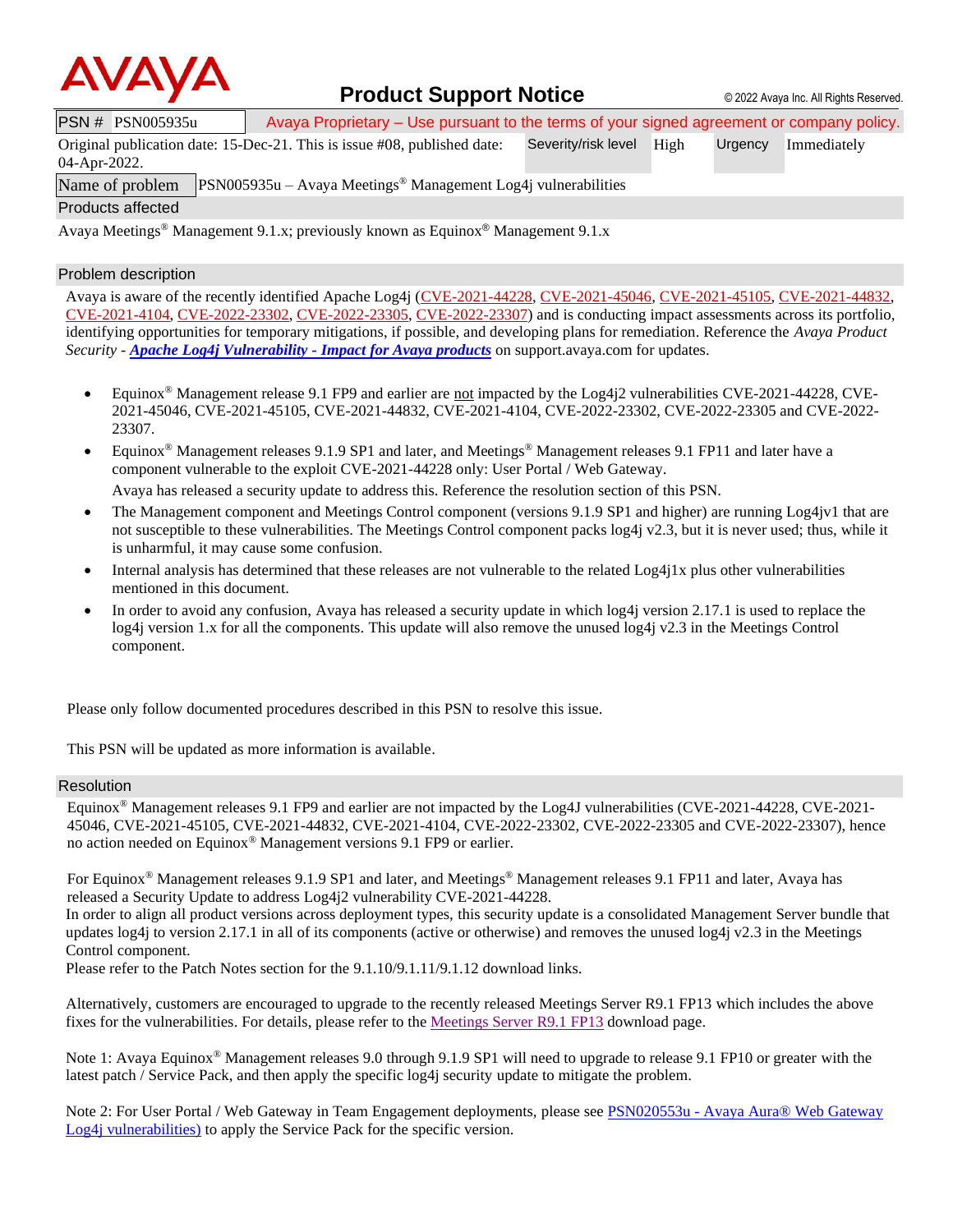#### Workaround or alternative remediation

n/a

#### Remarks

PSN Revision History:

Issue 1 – December 15, 2021: Initial publication.

Issue 2 – December 15, 2021: Updated affected components.

Issue 3 – December 17, 2021: Updated the contents.

Issue 4 – December 21, 2021: Updated PSN name, clarified affected components, added clarifications in the Resolution section and Workaround section.

Issue 5 – January 7, 2022: Updated to include details about new CVEs.

Issue 6 – January 14, 2022: Updated the PLDS Download IDs in the Patch Notes section.

Issue 7 – February 23,2022: Updated with new CVEs information, updated sections: Resolution, Workaround and Patch Notes.

Issue 8 – April 4, 2022: Updated to clarify that Meetings Server release 9.1.13 includes the security update for these vulnerabilities.

## **Patch Notes**

The information in this section concerns the patch, if any, recommended in the Resolution above.

Backup before applying the patch

Always – utilize VM snapshot; however, multiple copies of snapshots should not be stored on the VM.

Best practice: Wait for a few days (up to a week) to see that the new version performs well and is stable, and then delete all snapshots.

Coordinate and perform these upgrades at a time interval when the conferencing system is not in use.

#### Download

Obtain software from [https://plds.avaya.com/.](https://plds.avaya.com/)

- EQMNG000029 Avaya Meetings Management Server 9.1.10. Log4j Vulnerability Security Update 2
- EQMNG000030 Avaya Meetings Management Server 9.1.11. Log4j Vulnerability Security Update 2
- EQMNG000031 Avaya Meetings Management Server 9.1.12. Log4j Vulnerability Security Update 2

**Patch install instructions** Serviceinterrupting? Important: Install the security update during a maintenance window to avoid service disruption. For Upgrades from prior versions, first complete the upgrade or installation and then apply the security update. Refer to the [Administering Avaya Meetings Management](https://downloads.avaya.com/css/P8/documents/101074761) – Chapter 15: Maintaining your Videoconferencing Network. Yes Verification

n/a

Failure

Return to backup – VM snapshot.

Patch uninstall instructions

No uninstall. Return to backup – VM snapshot.

# **Security Notes**

The information in this section concerns the security risk, if any, represented by the topic of this PSN.

Security risks Reference<https://cve.mitre.org/cgi-bin/cvename.cgi?name=CVE-2021-44228> Reference<https://cve.mitre.org/cgi-bin/cvename.cgi?name=CVE-2021-45046> Reference<https://cve.mitre.org/cgi-bin/cvename.cgi?name=CVE-2021-45105> Reference<https://cve.mitre.org/cgi-bin/cvename.cgi?name=CVE-2021-44832> Reference<https://cve.mitre.org/cgi-bin/cvename.cgi?name=CVE-2021-4104> Reference<https://cve.mitre.org/cgi-bin/cvename.cgi?name=CVE-2022-23302> Reference<https://cve.mitre.org/cgi-bin/cvename.cgi?name=CVE-2022-23305> Reference<https://cve.mitre.org/cgi-bin/cvename.cgi?name=CVE-2022-23307> Reference<https://logging.apache.org/log4j/2.x/security.html>